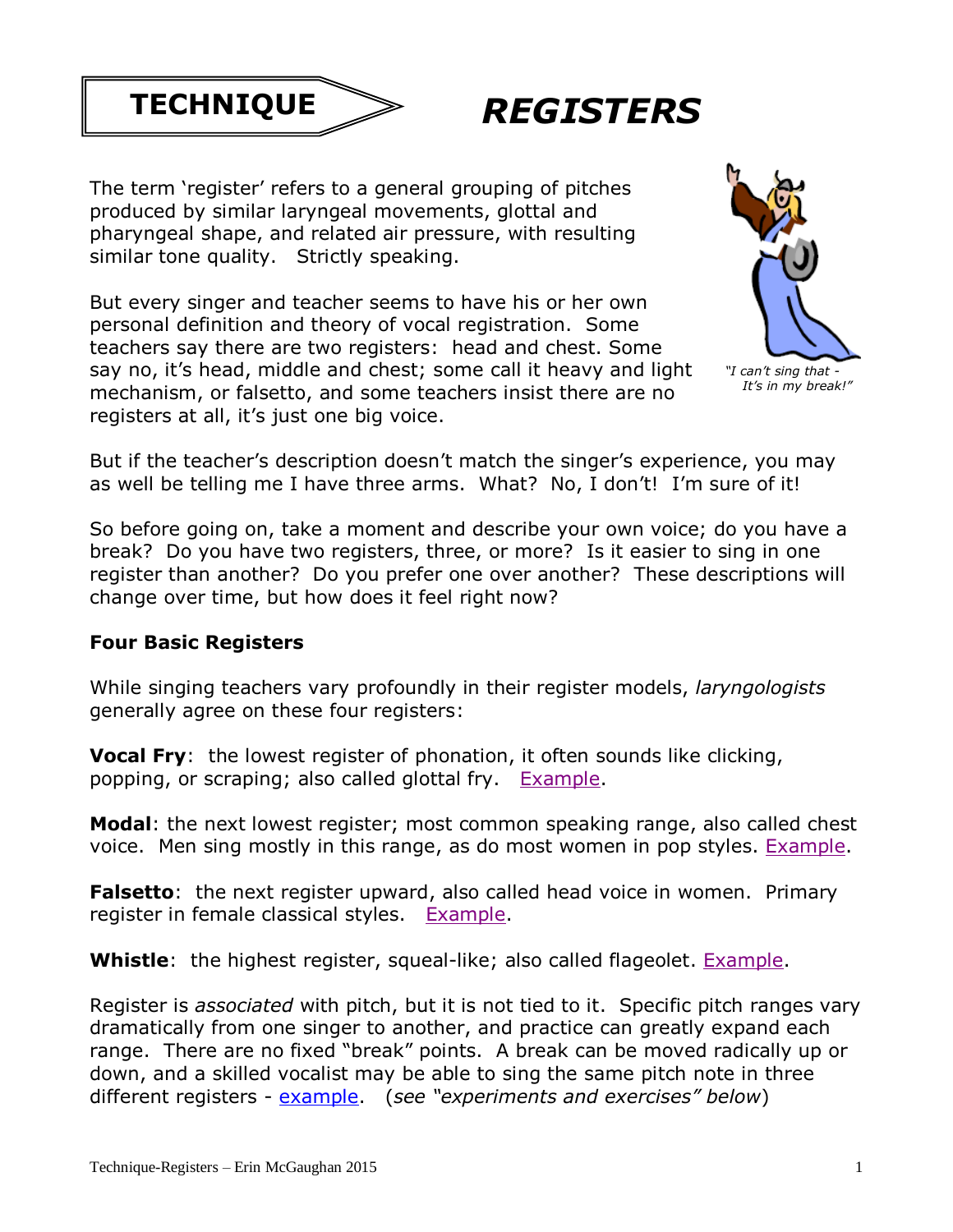### **Making Friends with Your Break**

Start by calling it a passaggio, because flattery never hurt anyone. Now think of it as a natural and necessary function. If you were leaning on one leg and someone pushed you in the opposite direction, your other leg would naturally engage to prevent you from falling. Your passaggio is doing the same thing, like changing hands for a better reach. What a good friend.

Now play with your new friend – this is especially important if you have a history of hostile relations, or you're temperamental about it. Get over that; conductors don't like that ("Your break? What? You're not on break, sing the dang note!").

Here's some more terminology that's handy to know, if only to keep you from feeling intimidated by people who use these words.

| Adjustimento       | Shift in the vowel shape and tone production technique in order to move<br>smoothly through the range                                                                                                                               |
|--------------------|-------------------------------------------------------------------------------------------------------------------------------------------------------------------------------------------------------------------------------------|
| <b>Belting</b>     | Chest voice, or modal register singing; term used often in theatre.                                                                                                                                                                 |
| Break              | The transition from one register to another, also called passaggio                                                                                                                                                                  |
| Fach               | Operatic system of vocal ranges, subdivides Soprano-Alto-Tenor-Bass types<br>into many more. e.g. Lyric Soprano, Lyric Tenor, Basso Profundo                                                                                        |
| Heavy<br>mechanism | Mode of vocal cord vibration in which the vocalis (thyroarytenoid) muscles are<br>predominant and the vocal folds or cords are thick; also called modal register,<br>chest voice or speaking voice                                  |
| Light<br>mechanism | Mode of vocal cord vibration in which the vocalis muscles are less active, the<br>cricoarytenoid action of the vocal ligament predominates, and the vocal cords<br>are more elongated and thin; also called head voice or falsetto. |
| Mixing             | Using a balance of the light and heavy mechanisms to smooth over the break.                                                                                                                                                         |
| Passaggio          | Fancy Italian term for transition or break                                                                                                                                                                                          |
| Range              | Most common system of voice typing: Bass, Baritone, Tenor, Alto, Mezzo-<br>soprano, Soprano.                                                                                                                                        |
| Tessitura          | The fat part of the voice, the best part of the range; also, the basic home<br>range of a given melody line                                                                                                                         |
| Yodel              | An emphasized movement over the break, usually, but not always, involving a<br>wide pitch interval                                                                                                                                  |

#### **It's Different for Boys…**

Male and female voices differ in overall size of instrument, range, and structure of their registers. While there are many similarities in registration issues, the language, feeling and management is different enough to require separate discussions a good deal of the time.

The exercises just below will work for either gender, but should refer to the most obvious of the breaks in your voice: for women, the break between the head and chest voices; for men, the break into falsetto.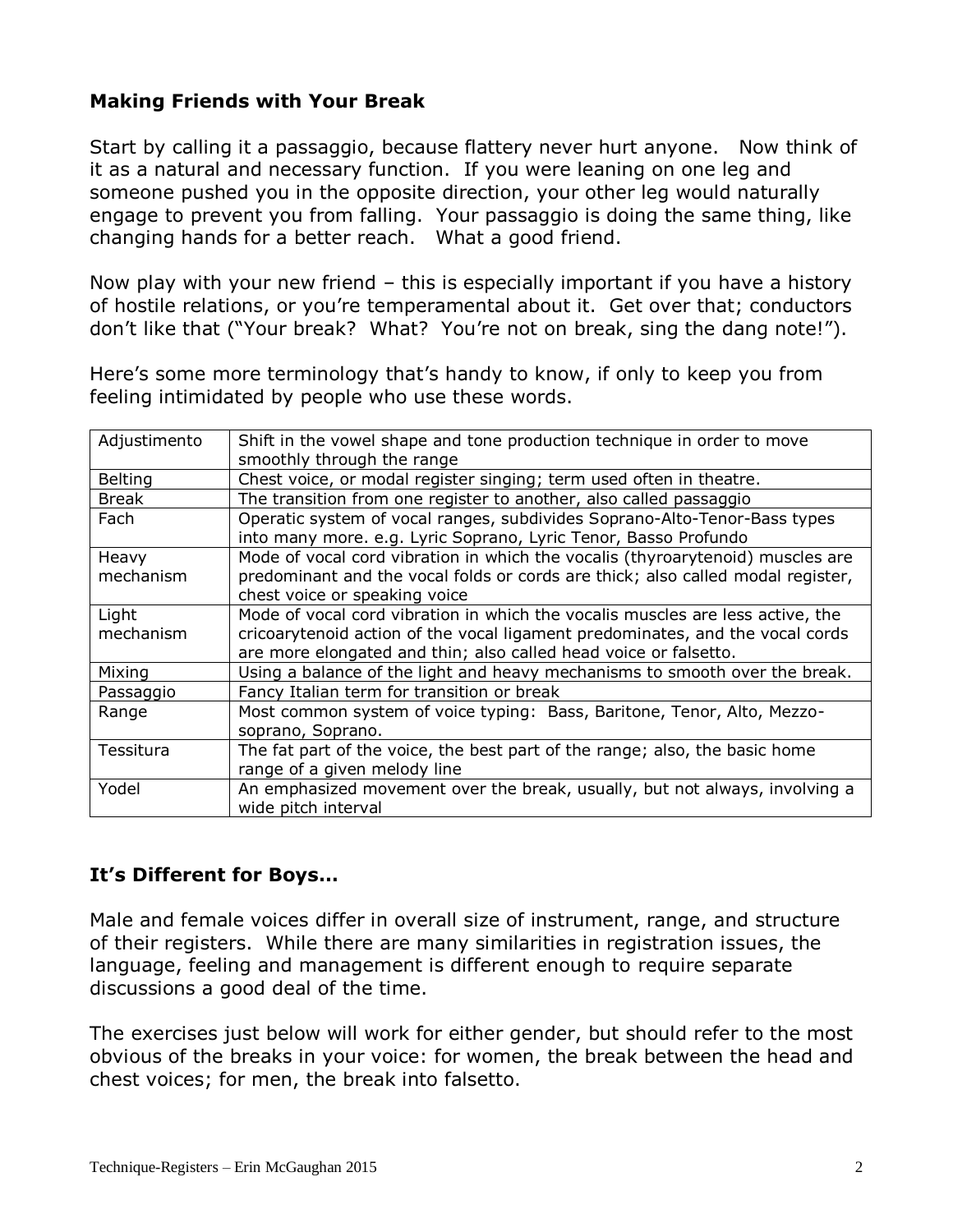### **Experiments and Exercises**

The passaggio is very mobile and can be moved, accidentally or purposefully, by a variety of forces. Vowel shape, breath pressure, direction of the melody, muscle tension, warm up, vocal health or condition, and emotional attitude can change the break point entirely, for good or ill.

#### **Experiments:**

- 1) Direction matters. Try singing a smooth siren sound, starting at your very lowest note and rising through your range quickly until you cannot go any higher. Notice where your voice breaks. Then take a large breath and try a siren that starts high and descends down. Notice how the break moves in the direction of the melody line. Upward motion drags the break upward; downward motion drags it downward. [Example.](https://dl.dropboxusercontent.com/u/5513427/DIOS/4%20reg%20siren%20up%20and%20down%20example.mp3)
- 2) Vowels matter. Sing up the scale, 1-2-3-4-5 on the vowel Ah, in a place that almost hits your break, but not quite. Now change the vowel to Oooh and do the same scale. Now try Eee; now try Ohh; now try Nnng. The shape of your resonant cavity (mouth and throat) can push or delay the flip into the new register. **[Example.](https://dl.dropboxusercontent.com/u/5513427/DIOS/vowel%20shift%20register%20example.mp3)**
- 3) Breath energy matters. Using the same 1-2-3-4-5 scale upward, use the open vowel Ah at a place in your range where the break feels like it is in the middle of the scale. Experiment with this same scale at *pp* (very soft) and *ff*(very loud) dynamic levels. [Example.](https://dl.dropboxusercontent.com/u/5513427/DIOS/mp%20ff%20and%20pp%205%20note%20scales.mp3)

### **Exercises:**

- 1) Yodeling: find two notes sufficiently far apart, on either side of your break so that you can easily feel the change as you move between them. Make no effort to minimize this flip; instead try to emphasize it. Alternate your vowels: Oh – Eee- Oh or Eee-Oh—Eee, which is easier? [Example.](https://dl.dropboxusercontent.com/u/5513427/DIOS/yodel%20example.mp3)
- 2) Masking: using the same two notes as above, now try minimizing the difference in sound quality. Use your phone or voice recorder to truly hear yourself; repeat the exercise and notice the changes you have to make in order to really affect the sound. [Example.](https://dl.dropboxusercontent.com/u/5513427/DIOS/smoothed%20yodel%20example.mp3)
- 3) Advanced: shrink the gap between the two notes, until you can switch back and forth from head to chest on the same note. Then try this on a single breath, without changing the vowel or dynamics. Experiment on different vowels, pitches, and dynamics. [Example.](https://dl.dropboxusercontent.com/u/5513427/DIOS/shrink%20yodel%20example.mp3)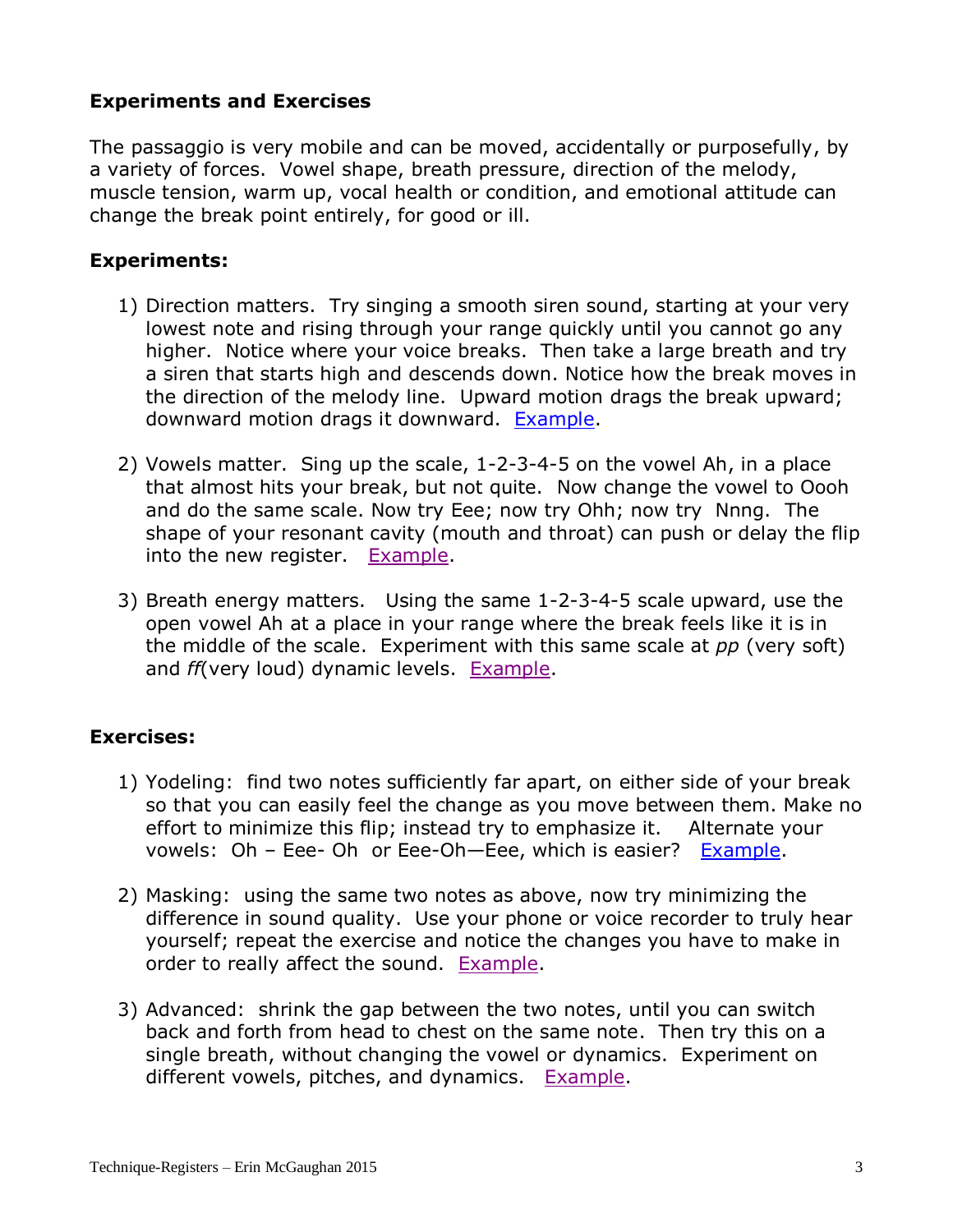# **Various visual models of range/registration structure**







**Mixing** techniques. Lightening the breath pressure allows some singers an area where they feel they are using a little of both mechanisms. This is usually a smaller singable range than the overlapping area at left, and more difficult to learn.



**Unequal overlap** – while there is an area of overlap, one region is more developed, here it is the lower region. This model describes many female pop voices and most male voices. Note that the upper part of the male register may be called 'head voice' in men; though it may feel light, it does not use the light mechanism of falsetto.



**Gaps** in range - some singers feel they literally cannot sing certain notes that lie between their lower and upper ranges.

And sometimes it's just scary.

**Ew! Wanna see what the vocal cords really look like while they work in different registers? Check out "Beth'[s First Laryngoscopy](https://www.youtube.com/watch?v=iYpDwhpILkQ)".**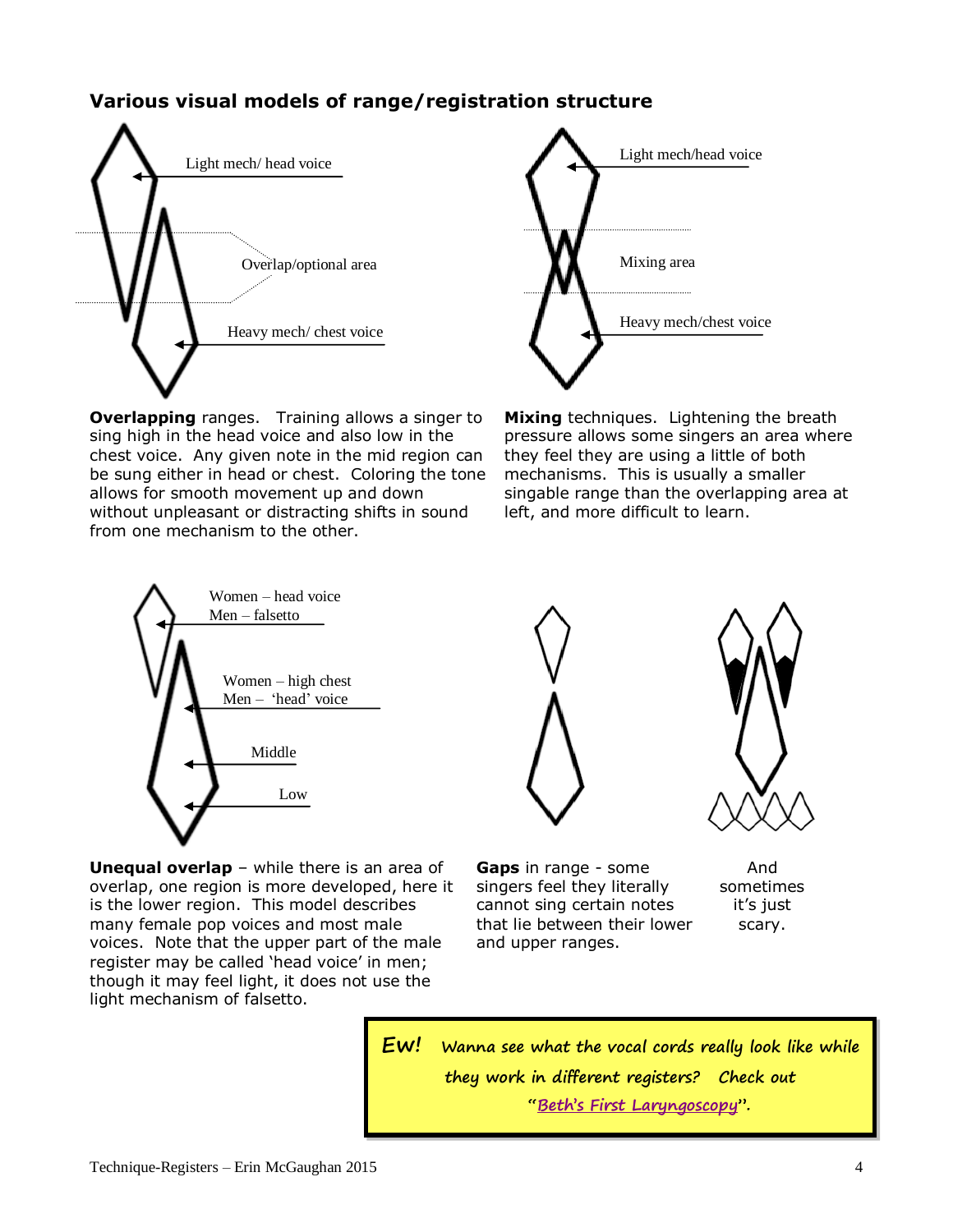# **Common passaggio**

Each voice is different, and changes with time and training, but here are descriptions of some common singing voice structures.

Women – chest register which has in itself a low, middle and high region; a head voice which may have low, middle and high areas, with an area of adjustment toward the middle of the head range where the vowel shapes must shift in order to ascend in pitch; above head, a very high register of whistle-like tones.



Female Common Passaggio

Men – chest register, wider than a female's, and with more distinct low, middle and high areas, the high area often being called the head voice, although it is not produced with the same mechanism as the female head voice; falsetto, which is produced similarly to the female head voice and has a similar adjustment point; a very high register of whistle tones, available to some higher male voices.



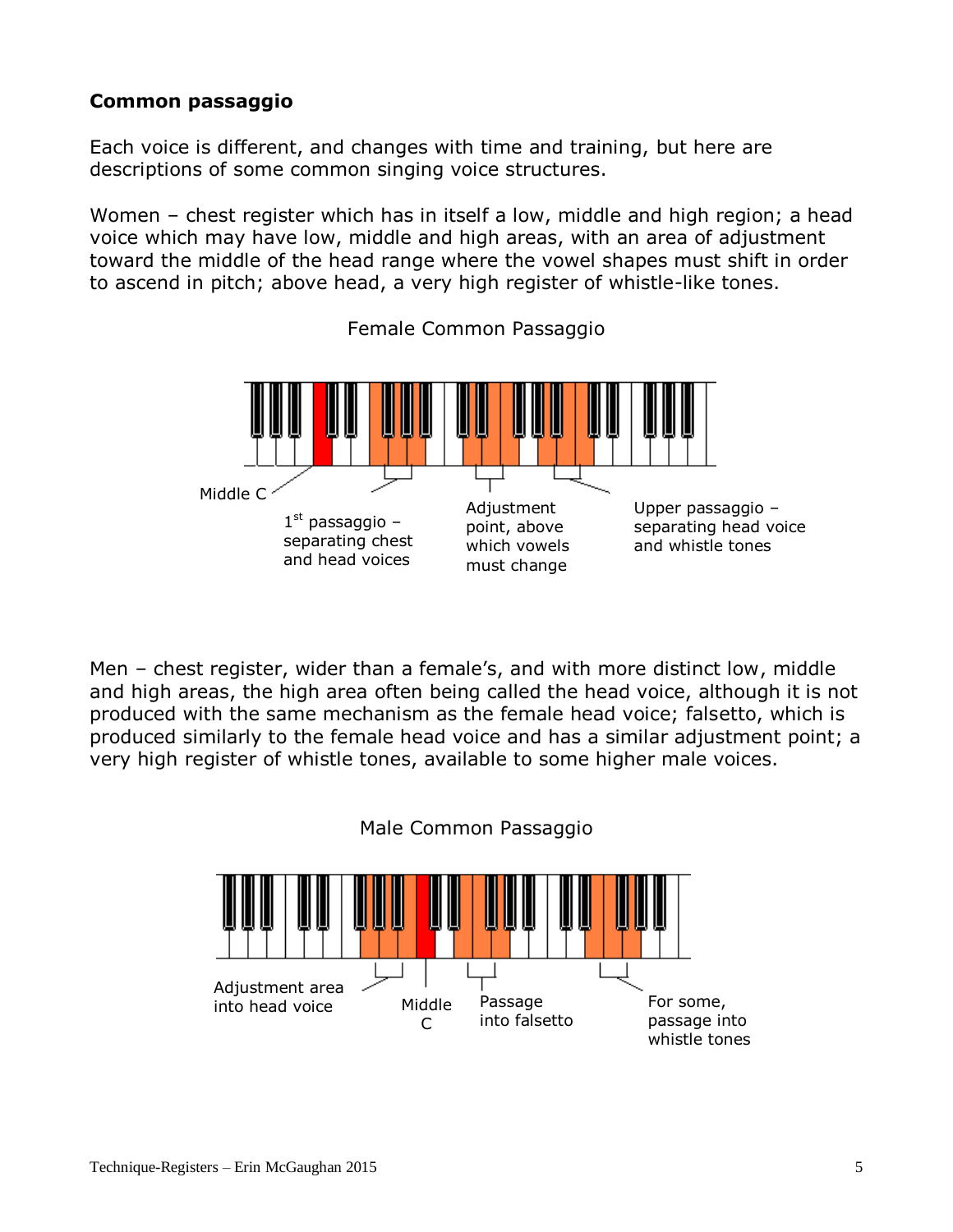# **Masking, overlapping, and mixing**

There are three basic techniques of negotiating a register transition:

- 1) Masking Changing the color and tone of the final notes of one register to more closely resemble those of the next register
- 2) Overlapping stretching and strengthening the edge notes of the register, widening each register so that either mechanism may be used for a given note, depending on convenience (direction, dynamic, musical style)
- 3) Mixing lightening the breath pressure so that both mechanisms are gently engaged over a note, making the transition less noticeable. This works best at lower volume levels.

Each technique has its merits, but I find a combination of the first two to be most useful for a variety of repertoire.

### **Women (mostly)**

For women, classical music is sung mostly (some teachers say entirely) using the head voice. Some singers resist this, saying the lower notes of their head voice are too soft or lacking in resonance to be used in performance.

Conversely, female pop music employs mostly chest voice, even fairly high into the range. This is very strenuous, and can be dangerous for singers without a reliable safe technique.

Singers with a wide region of overlap and a good command of tonal shifting can move easily from register to register, choosing a low passaggio for classical and legit styles, but choosing a high passaggio for more pop styles.

To stretch the lower edge of the head voice, experiment with descending melody exercises as above, changing mouth shape as you come downward. [Example.](https://dl.dropboxusercontent.com/u/5513427/DIOS/stretching%20head%20voice%20down%20example.mp3) Which shapes make the descent easier and give an 'edge' or good resonant bite to the lower head notes, so that they are not fuzzy and weak? Be careful that head/neck posture stays gentle through the inhale, with no chin-tucking.

Because the head voice feels like it resonates in such a different place than the chest, it's important for students to work with a good teacher and a voice recorder during register training. Listening to yourself from the inside only gives a distorted understanding of the sound your audience hears.

For women, stretching the chest voice upward is similar to what men do to exercise their top notes (see below). A similar choice is necessary: to go large and dramatic, as for the climax of a Streisand song, or focused and flexible, as for a high gospel improvisation. High chest, also called belting, does require additional breath energy, and can tire out the voice quickly.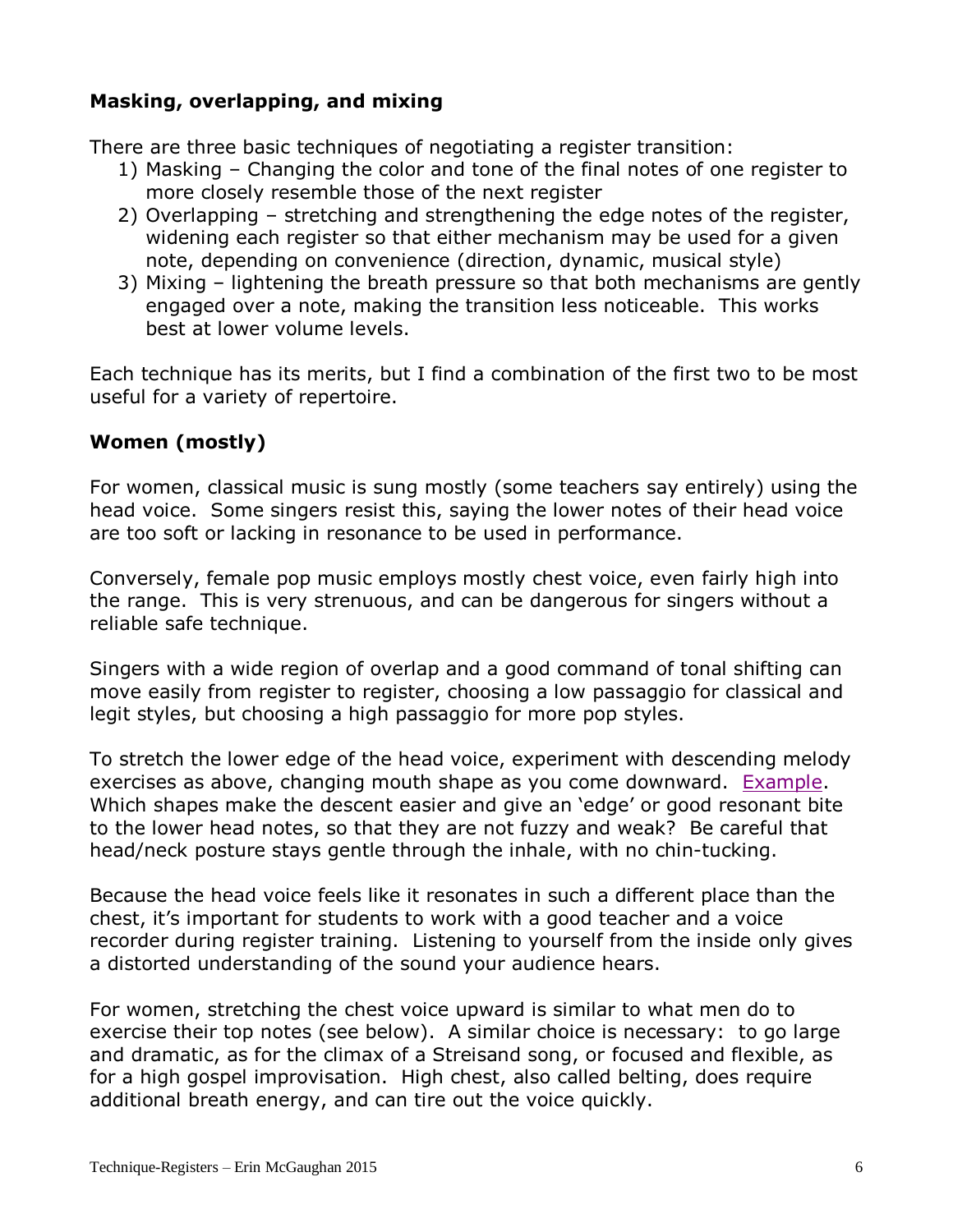# **Men (mostly)**

Few men are asked to sing in the falsetto range on a regular basis. Some higher tenors and countertenors may need to develop the kind of ease with the falsetto break that the female voice must learn for their much more common chest/head transition. For these singers, similar exercises work to strengthen the lower falsetto as the lower female head range (see above).

But for most men, and many women, registration issues involve stretching the range of the modal singing voice higher without losing stability and flexibility.

Singers of both genders tend to develop preferences for a particular area of their own range, exercising it more, often connecting their artistic identity to that range. The key to stretching into those less familiar areas of the range is to allow the resonance to feel (and sound) wrong at first. New areas of the body may resonate that didn't before: teeth and hard palate may buzz where chest and lips were expected to buzz. The sound may be ugly at first.

Baritones with a fondness for the rich openness of the lower-mid range may try to drag their open technique upward, which is exciting and powerful, but in the highest pitches, it begins to feel like a weight, and actually hurts. Similarly, tenors using the focusing strategy of the high range may find the sound simply fades into nothing in the bottom range.

Using a wide interval jump, try two different ways of practicing upward extension. In the first, try scooping up dramatically, full volume, a very open calling sound, Oh, Ah or Aww. With flowing breath, this can be a wonderfully effective sound, full and rich.

Now try the same interval, but with more closed vowel shapes of Ee and Ooh. Notice the change in feeling of "focus". Try using lyrics as well, not just



warm-up vowels. [Example1.](https://dl.dropboxusercontent.com/u/5513427/DIOS/high%20chest%20examples.mp3) [Example2.](https://dl.dropboxusercontent.com/u/5513427/DIOS/high%20chest%20examples2.mp3) Some shapes may feel bright, or nasal or pinched; others may feel full, or woolly, or uncontrolled. Experiment with a turn or trill to feel the varying flexibility.

Many singers find that a fine focus method goes higher, with more flexibility than full roundness. In both methods, neck stability and breath support are extremely important, and tongue or jaw tension, either too open or too closed, can block the upward movement and damage the instrument. Frequent, short practice is best, with warm water after. Falsetto or head voice descending scales afterward also help as a cool-down.